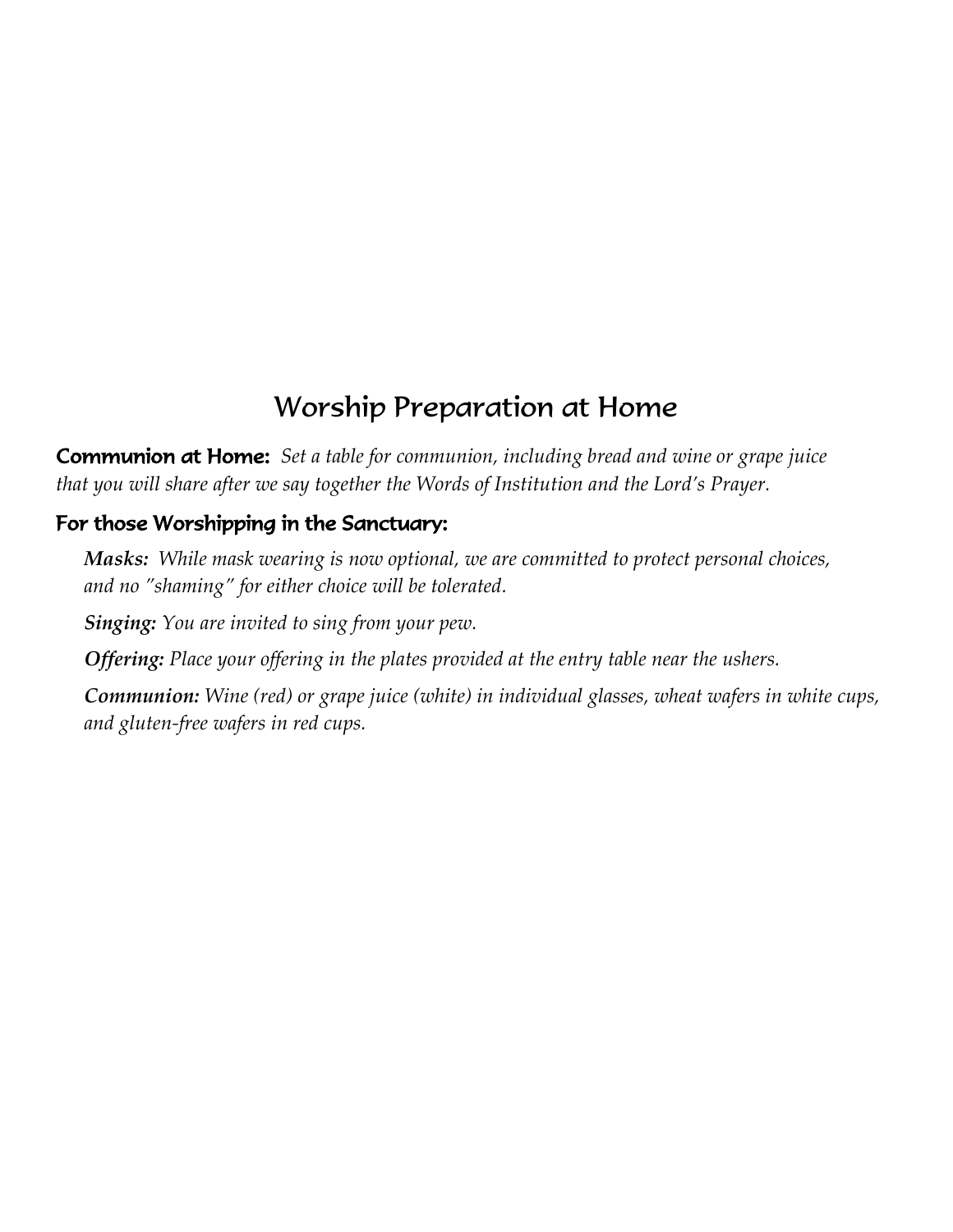#### PRINCE OF PEACE EVANGELICAL LUTHERAN CHURCH

14514 – 20th Avenue NE (206) 363-8100 Shoreline, WA 98155 www.princeofpeaceshoreline.com

THE HOLY TRINITY June 12, 2022

# **+ HOLY COMMUNION +** Gathering at 10:00 am

*"O Lord our Lord, how majestic is your name in all the earth!" Today we celebrate the holy Trinity. Paul writes that through Jesus we have peace with God, whose love pours into our hearts through the Holy Spirit, giving us lasting hope. We celebrate the gracious One-in-Three, eternal Three-in-One, as we worship in community; as we share water and word, bread and wine; and as we bring God's love and hope to our neighbors.*

Prelude

Call to Worship **Beautiful Savior** Handbells

Welcome Pastor Jade Yi

*Please stand as you are able*

#### Confession and Forgiveness

*All may make the sign of the cross, the sign that is marked at baptism.*

P: Blessed be the holy Trinity,  $+$  one God, whose steadfast love endures forever.

**C: Amen**

P: Let us confess our sin in the presence of God and of one another. *Silence is kept for reflection.*

Merciful God,

- **C: we confess that we have not followed your path but have chosen our own way. Instead of putting others before ourselves, we long to take the best seats at the table. When met by those in need, we have too often passed by on the other side. Set us again on the path of life. Save us from ourselves and free us to love our neighbors.**
- **C: Amen**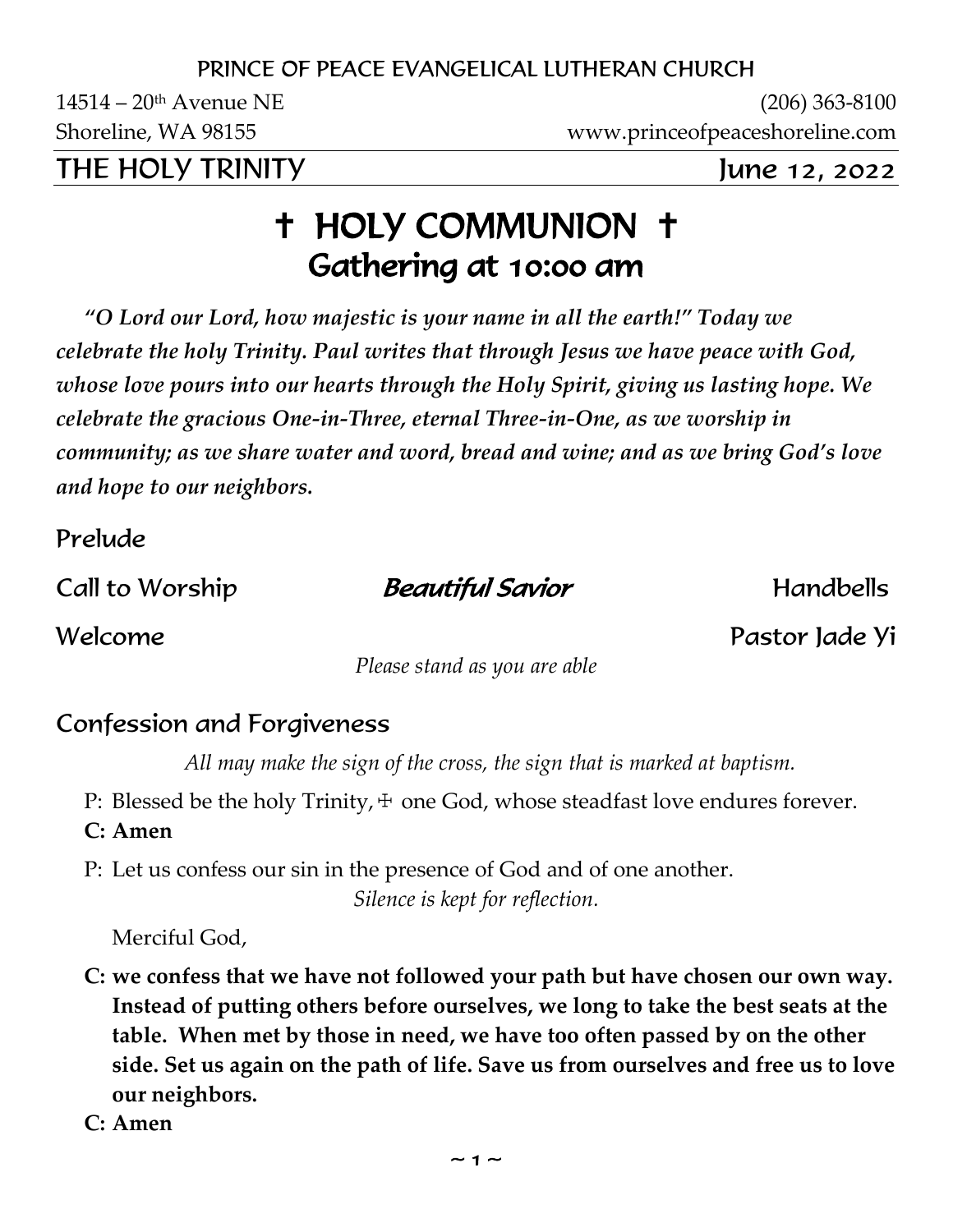- P: Hear the good news! God does not deal with us according to our sins but delights in granting pardon and mercy. In the name of  $\pm$  Jesus Christ, your sins are forgiven. You are free to love as God loves.
- **C: Amen**

#### Greeting

- P: The grace of our Lord Jesus Christ, the love of God, and the communion of the Holy Spirit be with you all.
- **C: And also with you.**

#### Gathering Hymn *Holy, Holy, Holy, Lord God Almighty!* ELW #413

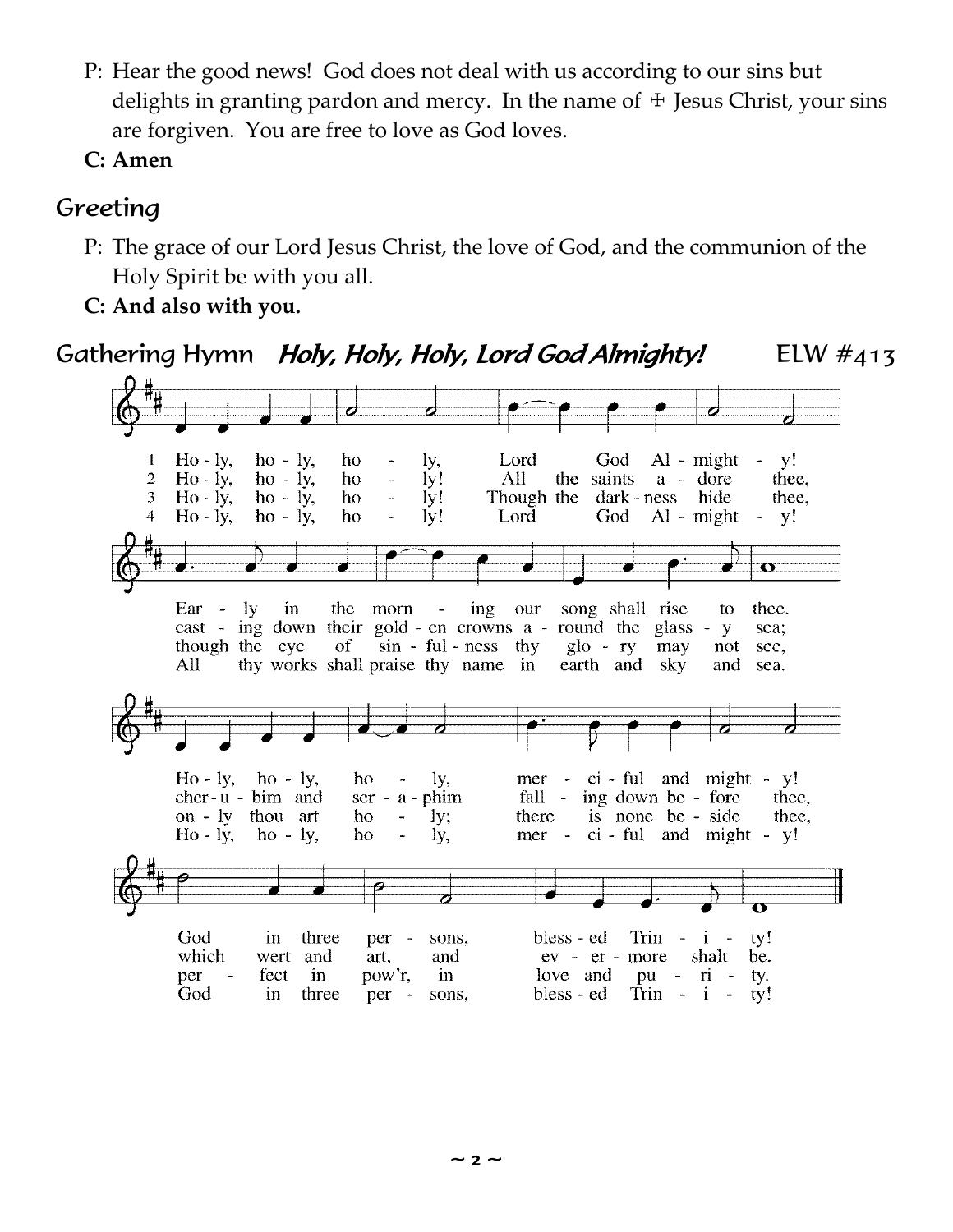#### Prayer of the Day

#### A: Let us pray.

God of heaven and earth, before the foundation of the universe and the beginning of time you are the triune God: Author of creation, eternal Word of salvation, life-giving Spirit of wisdom. Guide us to all truth by your Spirit, that we may proclaim all that Christ has revealed and rejoice in the glory he shares with us. Glory and praise to you, Father, Son, and Holy Spirit, now and forever.

#### **C: Amen**

*Please be seated*

# THE WORD

### Choir Anthem **Holy, Holy, Holy** arr. Joel Raney

#### Reading Proverbs 8:22-31

<sup>22</sup>The LORD created me at the beginning of his work, the first of his acts of long ago. <sup>23</sup>Ages ago I was set up, at the first, before the beginning of the earth. <sup>24</sup>When there were no depths I was brought forth, when there were no springs abounding with water. <sup>25</sup>Before the mountains had been shaped, before the hills, I was brought forth— <sup>26</sup>when he had not yet made earth and fields, or the world's first bits of soil. <sup>27</sup>When he established the heavens, I was there, when he drew a circle on the face of the deep, <sup>28</sup>when he made firm the skies above, when he established the fountains of the deep, <sup>29</sup>when he assigned to the sea its limit, so that the waters might not transgress his command, when he marked out the foundations of the earth, <sup>30</sup>then I was beside him, like a master worker; and I was daily his delight, rejoicing before him always,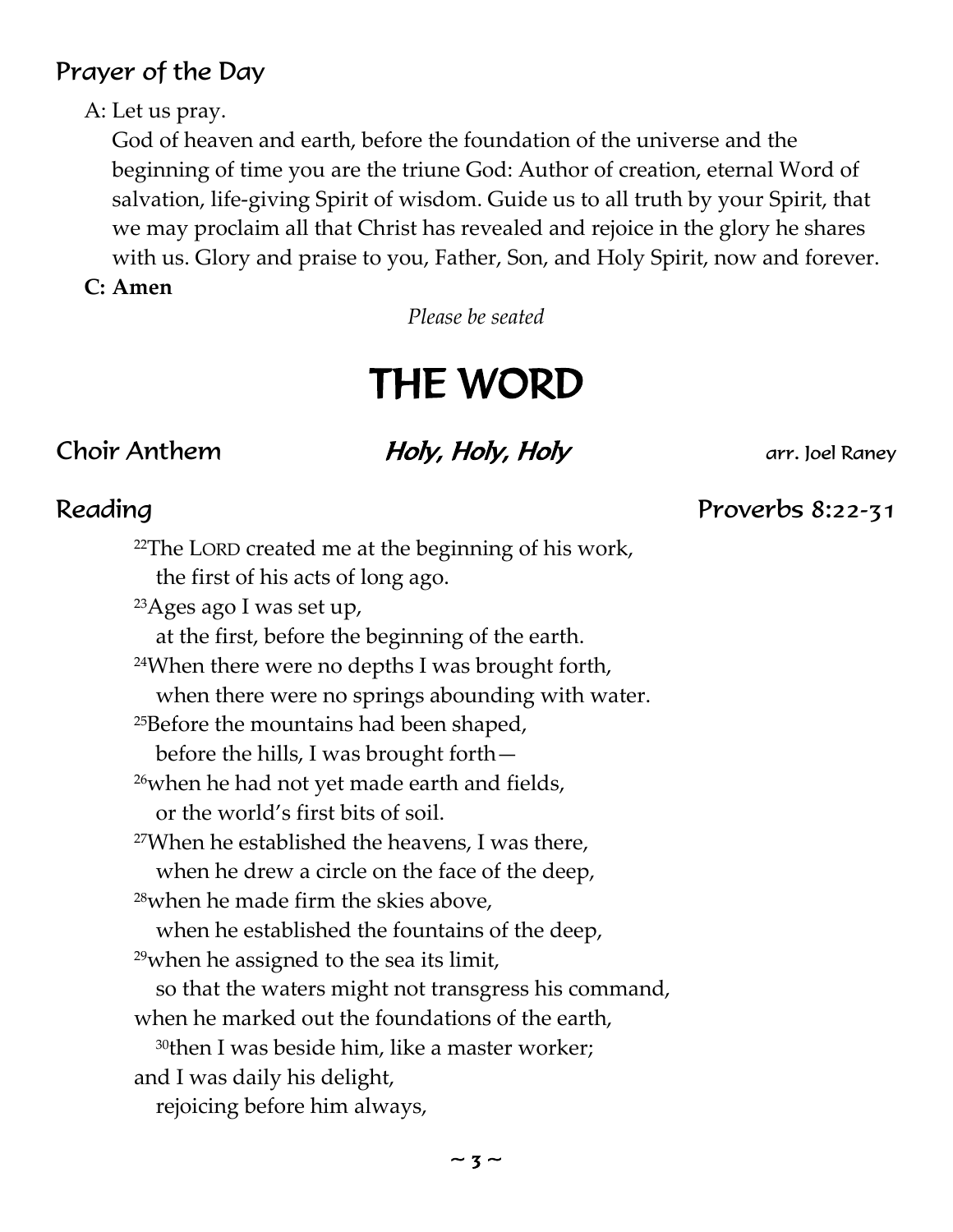<sup>31</sup>rejoicing in his inhabited world and delighting in the human race."

A: Holy Wisdom, Holy Word.

**C: Thanks be to God.**

*Please stand as you are able*



P: The Gospel of the Lord according to St. John, the 16<sup>th</sup> chapter. **C: Glory to you, O Lord.**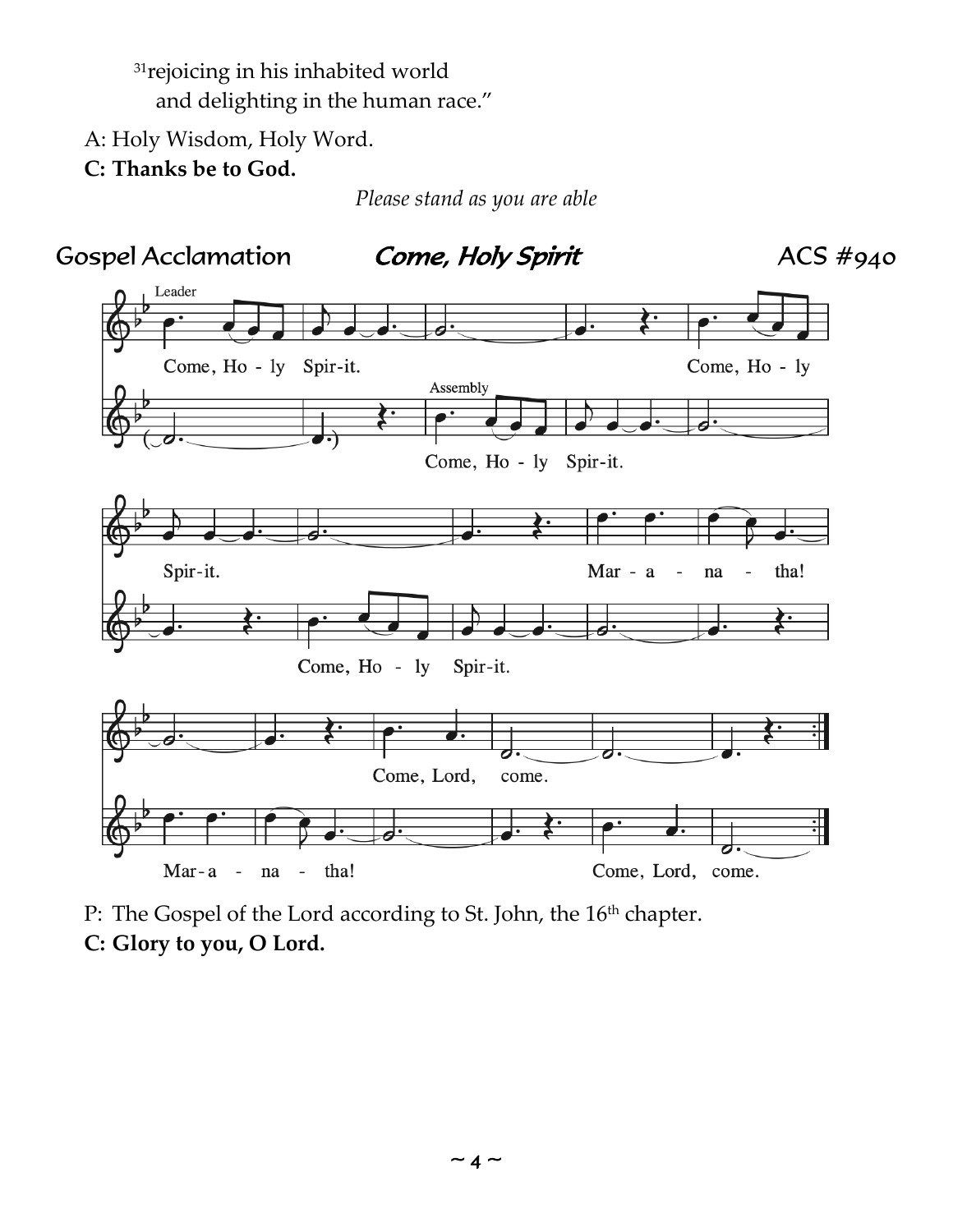#### Gospel Reading John 16:12-15

[Jesus said,] <sup>12</sup>"I still have many things to say to you, but you cannot bear them now. 13When the Spirit of truth comes, he will guide you into all the truth; for he will not speak on his own, but will speak whatever he hears, and he will declare to you the things that are to come. 14He will glorify me, because he will take what is mine and declare it to you. 15All that the Father has is mine. For this reason I said that he will take what is mine and declare it to you."

P: The Gospel of the Lord.

**C: Praise to you, O Christ.**

*Please be seated*

#### Sermon Pastor Jade Yi

*Please stand as you are able*

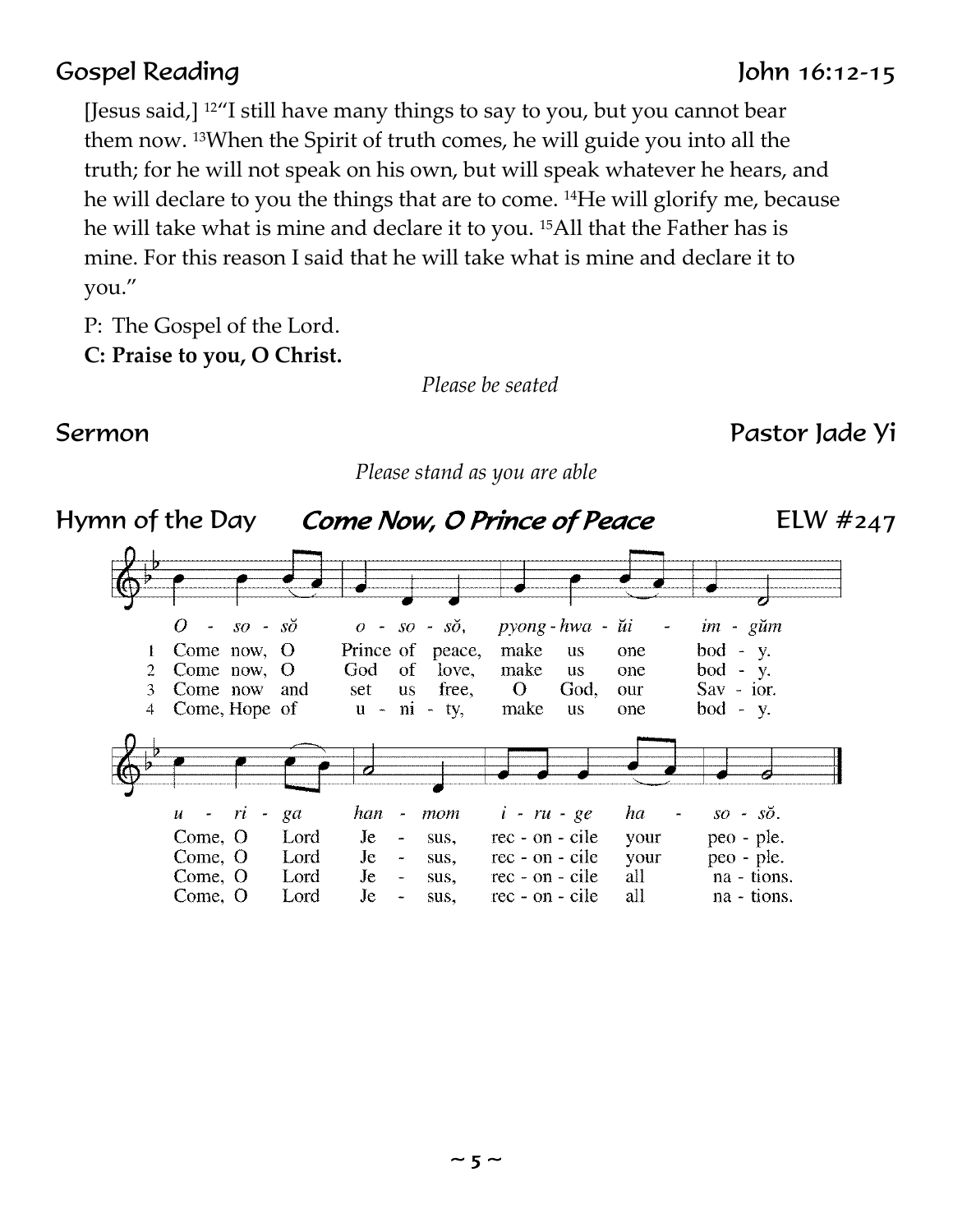### Apostles' Creed

- P: Living together in trust and hope, we confess our faith.
- **C: I believe in God, the Father almighty, creator of heaven and earth.**
	- **I believe in Jesus Christ, his only Son, our Lord. He was conceived by the power of the Holy Spirit and born of the virgin Mary. He suffered under Pontius Pilate, was crucified, died and was buried. He descended into hell. On the third day he rose again. He ascended into heaven, and is seated at the right hand of the Father. He will come again to judge the living and the dead. I believe in the Holy Spirit, the holy catholic Church, the communion of saints, the forgiveness of sins, the resurrection of the body, and the life everlasting. Amen**

#### Prayers of the People

A: United in Christ and guided by the Spirit, we pray for the church, the creation, and all in need.

#### *A brief silence*

- A: One God, giver of life, you established peace through your Son and gave your church the hope of sharing in your glory. Enliven us by your Spirit to speak and act in love for the sake of the world. God of grace,
- **C: hear our prayer.**
- A: Creator of all, you rejoice in creation and have given humankind responsibility for the works of your hands. Instill in everyone your Spirit of care for the earth, especially in areas threatened by drought and ecological devastation. God of grace,
- **C: hear our prayer.**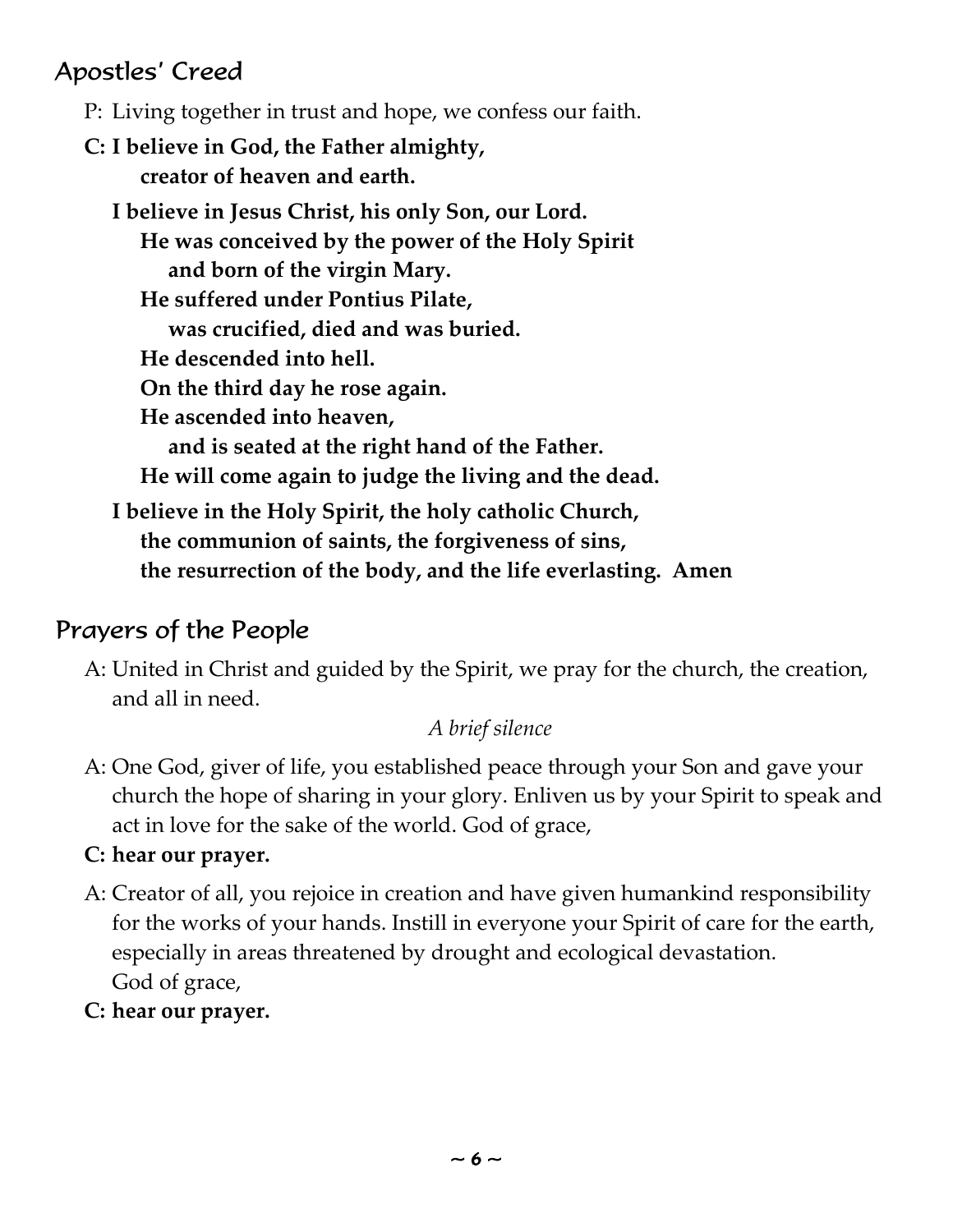A: Loving Redeemer, you delight in the human race. Move the hearts of world leaders to seek wisdom, speak truth, and care for all endangered by poverty, prejudice, or violence. Further the work of international collaboration and peacemaking. God of grace,

#### **C: hear our prayer.**

A: Abiding Comforter, you call out to all who live. Restore severed relationships and protect children who lack trustworthy caregivers. Grant hope to those who are experiencing fear, pain, or grief, especially those we name now, aloud, and in our hearts…. God of grace,

#### **C: hear our prayer.**

A: Holy Three, you are community and you create community. Build up ministries that support those who are isolated or lonely. Give endurance as we nurture vital relationships in our congregation and beyond. God of grace,

#### **C: hear our prayer.**

A: Holy God, we remember your saints for their strong faith and witness, even unto death, especially victims of violence and wars in this nation and around the world, and the Emanuel Nine, whom we commemorate this week. Console grieving families. Stir up in us the resolve to end the sin of white supremacy and pursue the courageous path of justice. God of grace,

#### **C: hear our prayer.**

A: For what else do the people of God pray?

*Other prayers of intercession may be offered, ending with "God in your mercy",*

#### **C: hear our prayer.**

P: In your mercy, O God, respond to these prayers, and renew us by your lifegiving Spirit; through Jesus Christ, our Savior.

**C: Amen**

#### Peace

P: The peace of the Lord be with you always.

#### **C: And also with you.**

*Please be seated*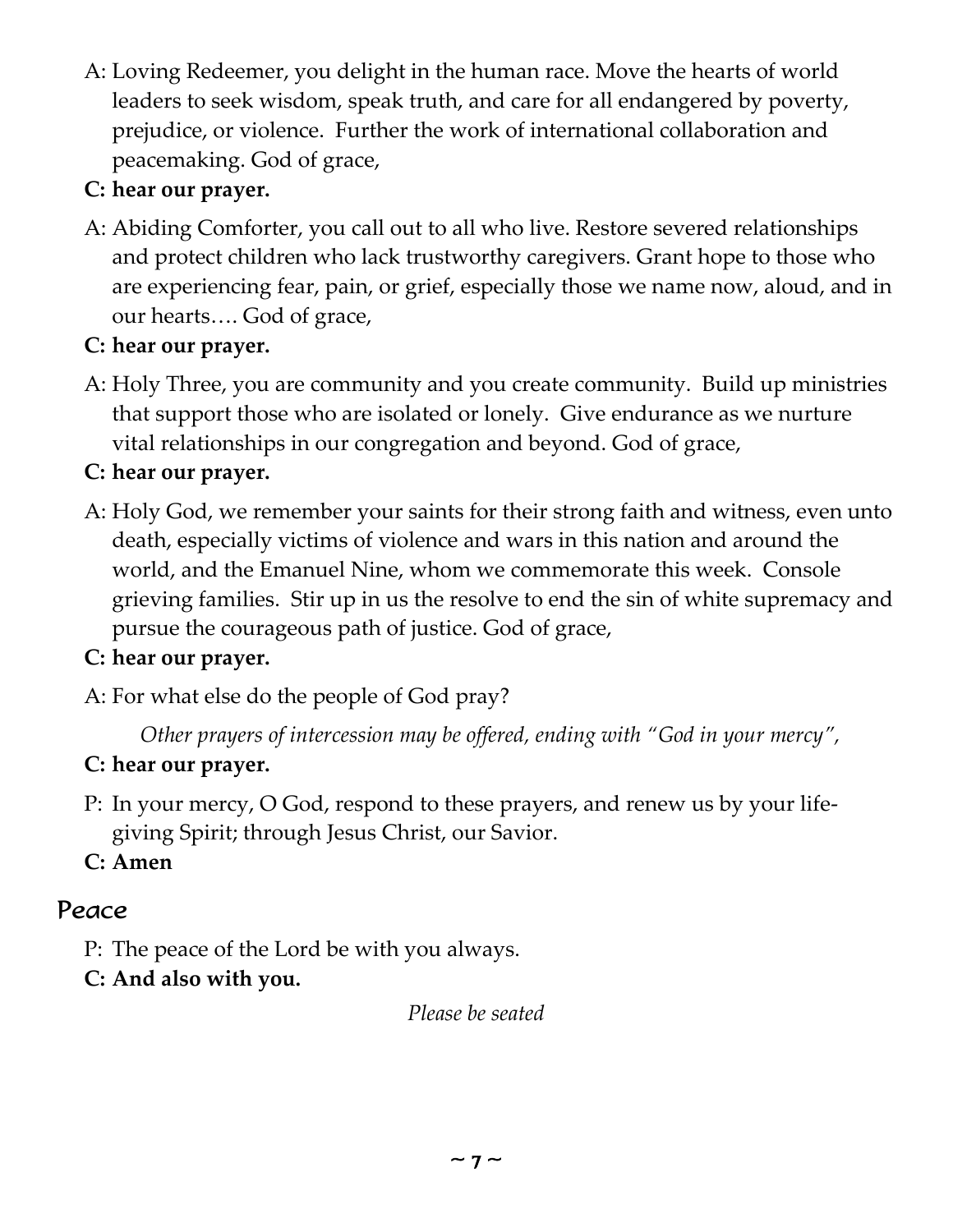# THE MEAL

*Holy Communion is God's feast of life. In this meal, Jesus Christ gives his body and blood that is, his real presence—in bread and wine for us, for the forgiveness of all our sins, so that we may be united with God and with one another as the community of the children of God.*

• **All are welcome at Christ's table.**



- **If you are worshiping from home, please have ready a small piece of bread or cracker and wine or grape juice.**
- **Communion: Wine (red) or grape juice (white) in individual glasses, wheat wafers in white cups, and gluten-free wafers in red cups.**
	- **The usher will direct you. Please maintain distance of 6 feet.**



*Please stand as you are able*

# Offertory Prayer

A: Let us pray. God of abundance: you have set before us a plentiful harvest. As we feast on your goodness, strengthen us to labor in your field, and equip us to bear fruit for the good of all, in the name of Jesus..

**C: Amen**

# Great Thanksgiving

- P: The Lord be with you.
- **C: And also with you.**
- P: Lift up your hearts.
- **C: We lift them to the Lord.**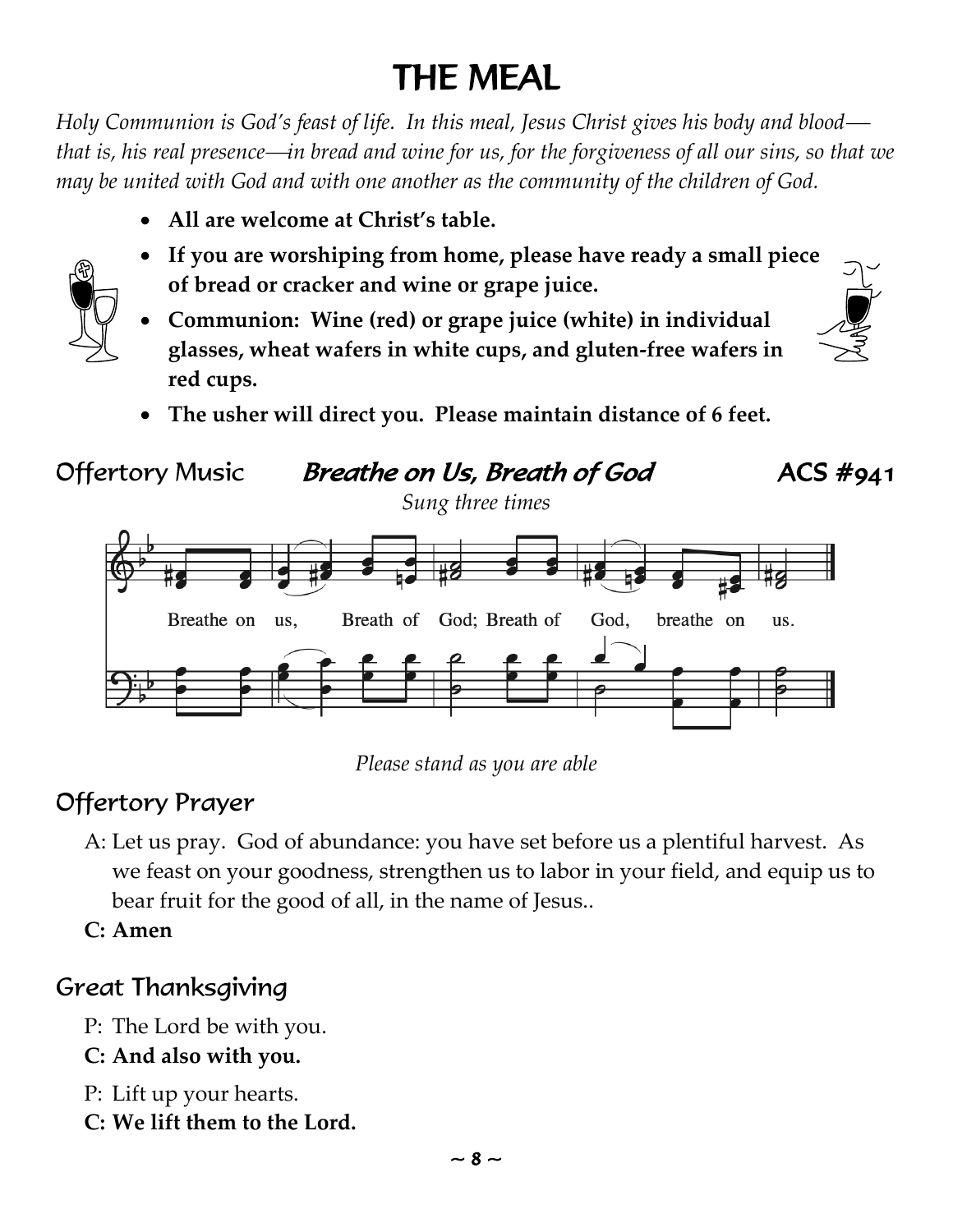- P: Let us give thanks to the Lord our God.
- **C: It is right to give our thanks and praise.**
- P: It is indeed right, our duty and our joy, that we should at all times and in all places give thanks and praise to you, almighty and merciful God. You reveal your glory as the glory of the Father, the Son, and the Holy Spirit: equal in majesty, undivided in splendor, one Lord, one God, ever to be adored in your eternal glory. And so, with all the choirs of angels, with the church on earth and the hosts of heaven, we praise your name and join their unending hymn:



#### Words of Institution

**C: In the night in which he was betrayed, our Lord Jesus took bread, and gave thanks; broke it, and gave it to his disciples, saying: Take and eat; this is my body, given for you. Do this for the remembrance of me.** 

**Again, after supper, he took the cup, gave thanks, and gave it for all to drink, saying: This cup is the new covenant in my blood, shed for you and for all people for the forgiveness of sin. Do this for the remembrance of me.**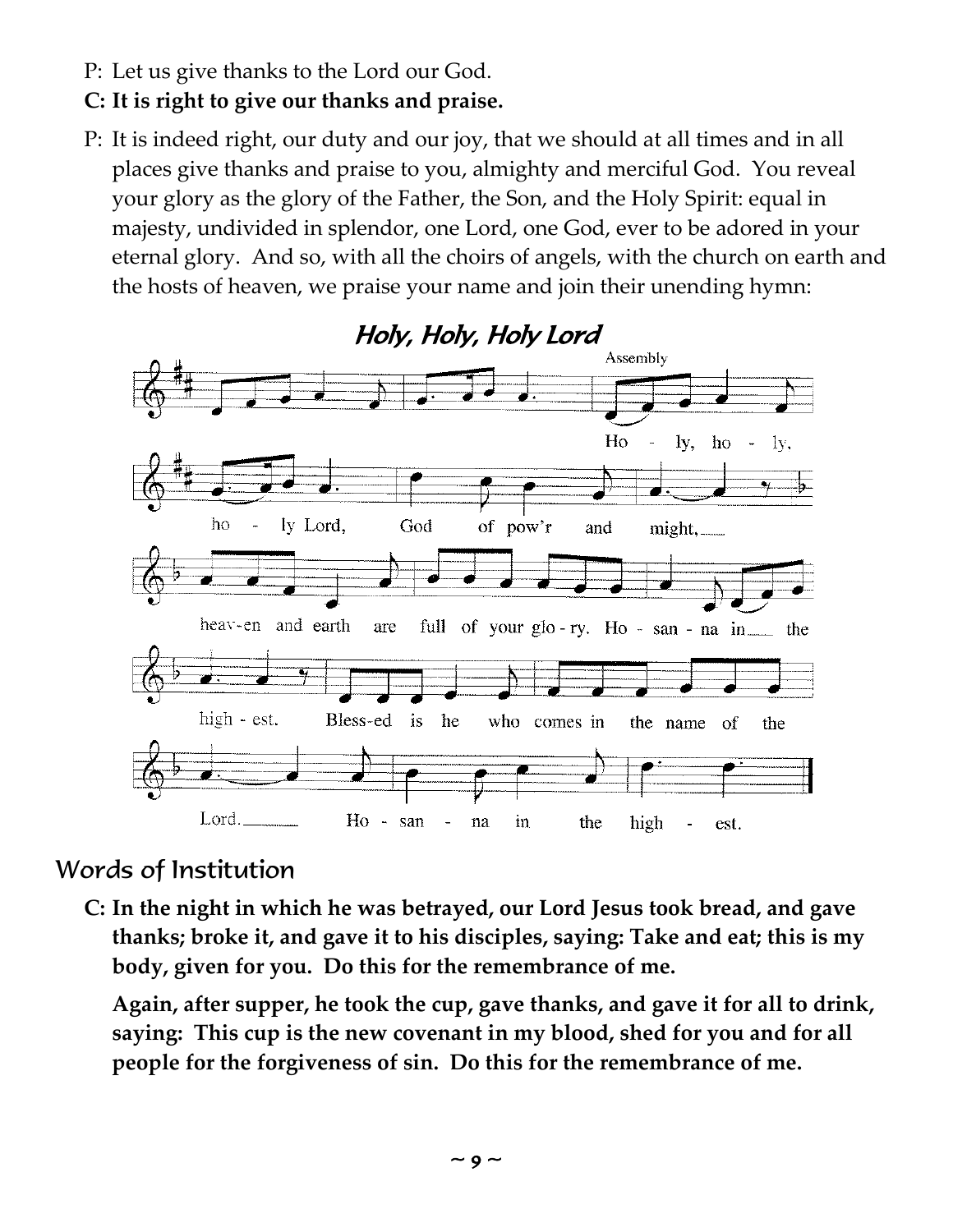#### The Lord's Prayer

*You are invited to speak the Lord's Prayer in whatever language or translation speaks to you, or that the Spirit has placed in your heart.*

- P**:** Together, we pray the prayer the Lord Jesus taught us to pray:
- **C: Our Father in heaven, hallowed be your name, your kingdom come, your will be done, on earth as in heaven. Give us today our daily bread. Forgive us our sins as we forgive those who sin against us. Save us from the time of trial and deliver us from evil. For the kingdom, the power, and the glory are yours, now and forever. Amen**

#### Invitation to Communion

P: In Christ's presence there is fullness of joy. Come to the banquet.



*Please be seated*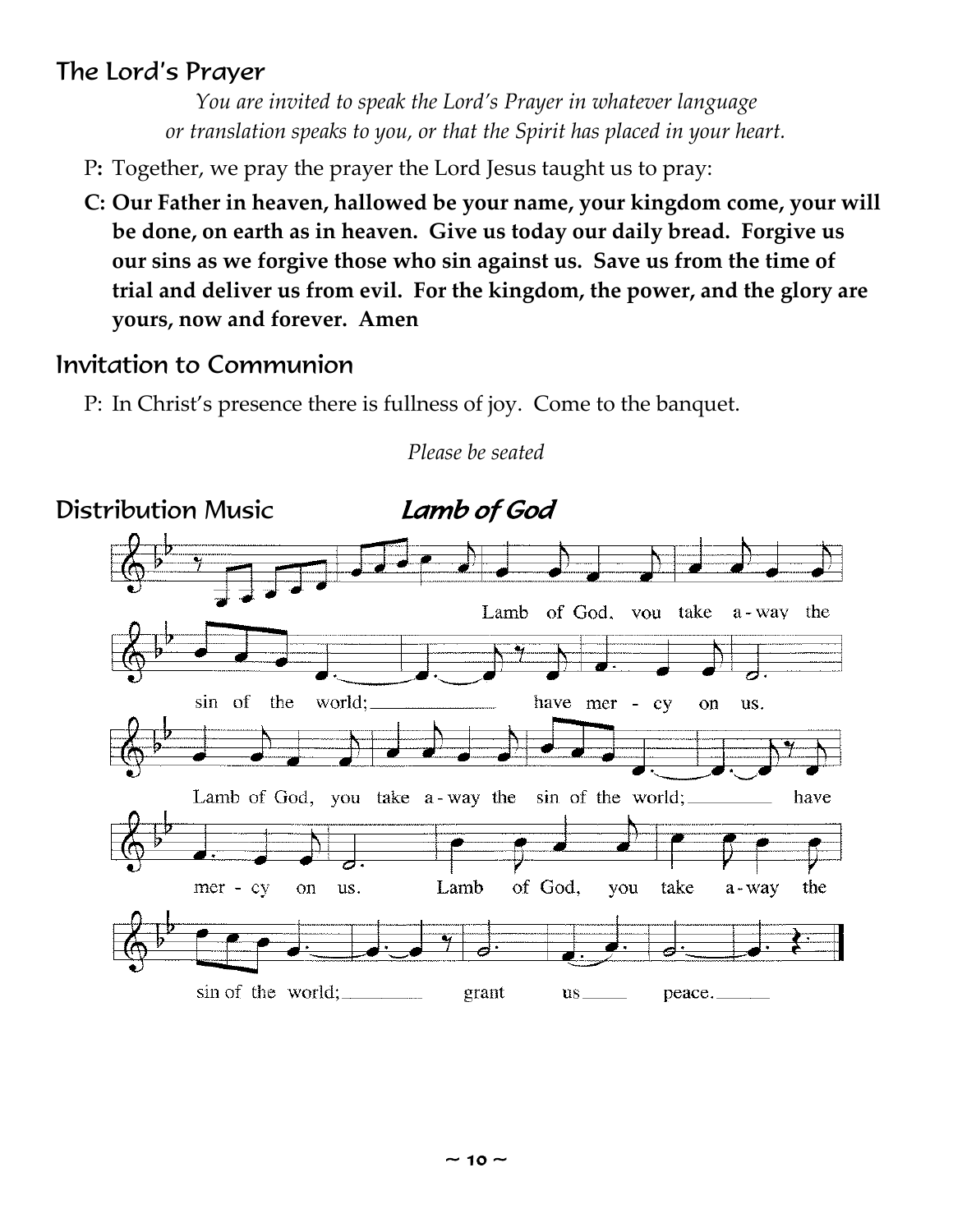Communion Hymn Draw Us in the Spirit's Tether ELW  $\#_{470}$ 



#### Post-Communion Blessing

- P: The body and blood of our Lord Jesus Christ strengthen you and keep you in his grace.
- **C: Amen**

#### Prayer after Communion

- A: Let us pray. Life-giving God, through this meal you have bandaged our wounds and fed us with your mercy. Now send us forth to live for others, both friend and stranger, that all may come to know your love. This we pray in the name of Jesus.
- **C: Amen**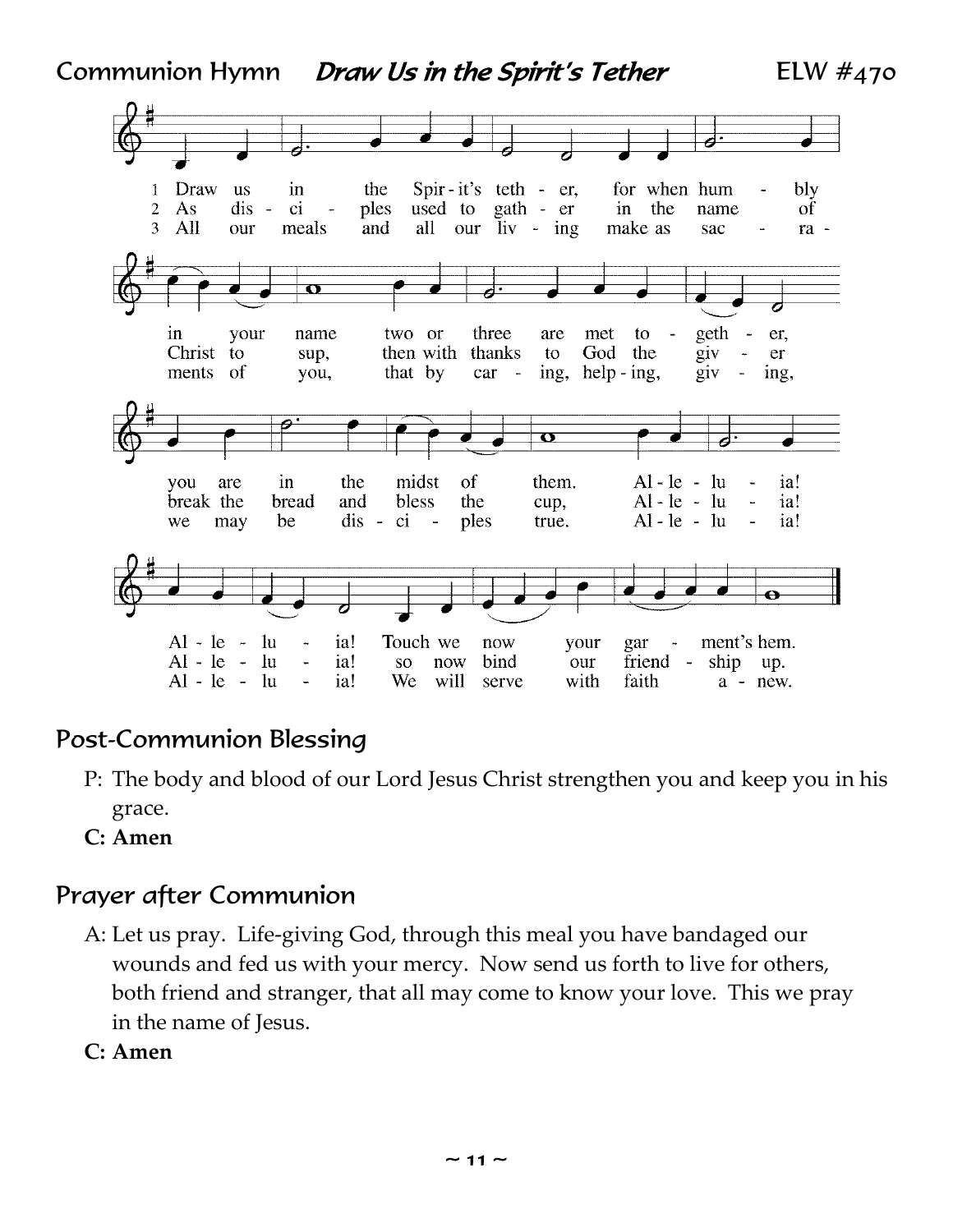# SENDING

#### Brief Announcements Bill Rourke

*Please stand as you are able*

#### Blessing

- P: The God of peace, Father,  $\pm$  Son, and Holy Spirit, bless you, comfort you, and show you the path of life this day and always.
- **C: Amen**

#### Sending Hymn Come, Join the Dance of Trinity ELW  $\#$ 412

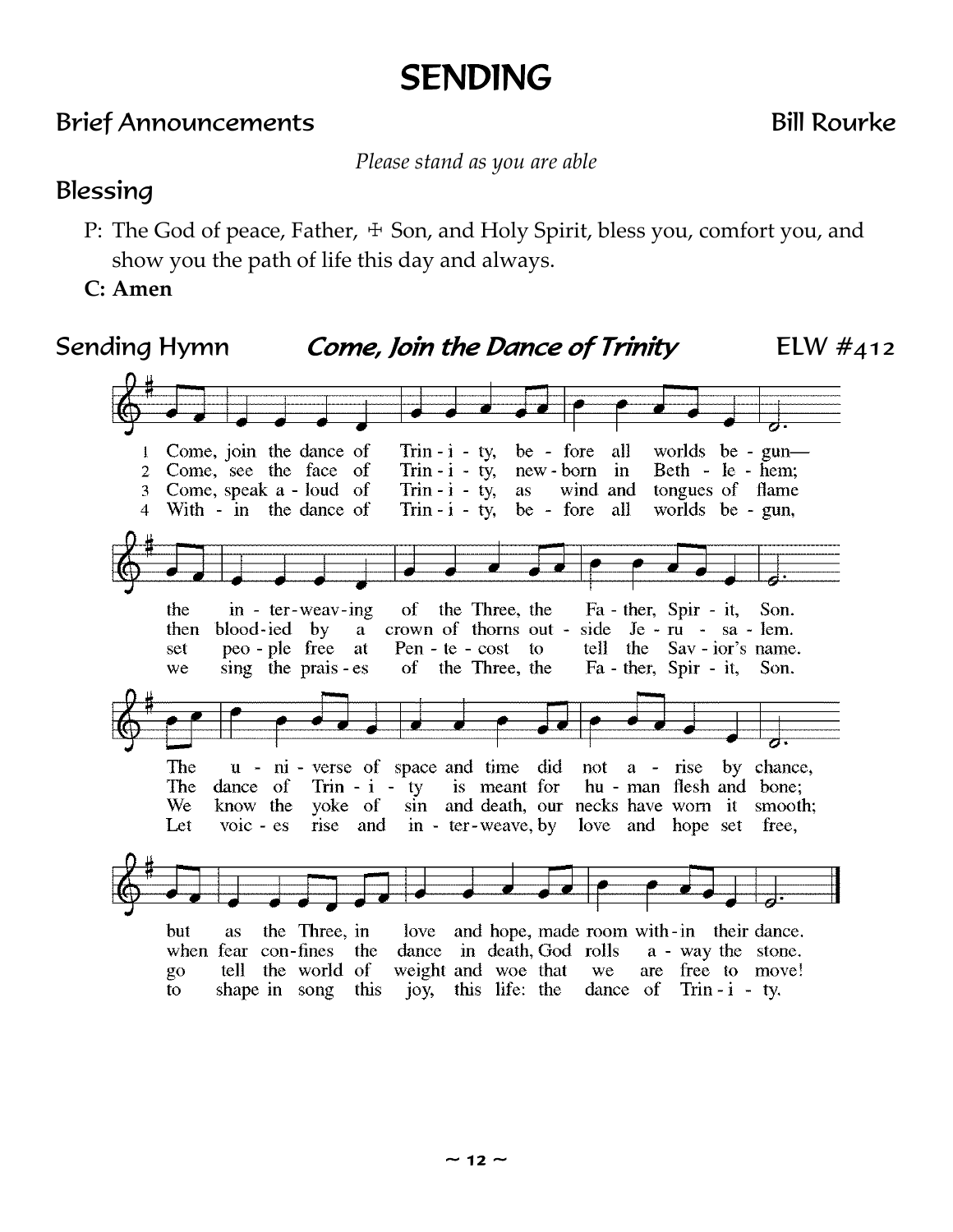#### Dismissal

A: Go in peace. Love your neighbor. **C: Thanks be to God.**

#### Postlude

#### Acknowledgments

*The liturgy is reprinted from EVANGELICAL LUTHERAN WORSHIP, copyright © 2006, by permission of Augsburg Fortress, from SUNDAYS AND SEASONS.COM, copyright ©2012 Augsburg Fortress. All rights reserved. Reprinted by permission under Augsburg Fortress Liturgies Annual License #20723.*

*New Revised Standard Version Bible, copyright 1989, Division of Christian Education of the National Council of the Churches of Christ in the United States of America. Used by permission. All rights reserved.* 

*Gathering Hymn: HOLY, HOLY, HOLY, LORD GOD ALMIGHTY: Text: Reginald Heber, 1783–1826, alt. Music: John B. Dykes, 1823–1876. Text and Music: Public Domain.*

*Gospel Acclamation: COME, HOLY SPIRIT: Text: Iona Community. Music: Iona Community Text and music © 1995 WGRG, Iona Community, admin. GIA Publications, Inc., giamusic.com. All rights reserved. \**

*Hymn of the Day: COME NOW, O PRINCE OF PEACE: Text: Geonyong Lee, b. 1947; tr. Marion Pope. Music: Geonyong Lee, b. 1947. Text and music © Geonyong Lee, \**

*Offertory Hymn: BREATHE ON US, BREATH OF GOD: Text: Patrick G. Michaels, b. 1954. Music: Patrick G. Michaels. Text and music © 2014 Hope Publishing Company, Carol Stream, IL 60188. All rights reserved. \**

*Communion Hymn: DRAW US IN THE SPIRIT'S TETHER: Text: Percy Dearmer, 1867–1936, alt. Music: Harold Friedell, 1905–1958. Text from Songs of Praise, Enlarged Edition © Oxford University Press 1931. Music © 1957, 1985 H. W. Gray, admin. CPP/Belwin. \**

*Sending Hymn: COME, JOIN THE DANCE OF TRINITY: Text: Richard Leach, b. 1953. Music: English folk tune. Text © 2001 Selah Publishing Co., Inc. www.selahpub.com All rights reserved. Used by permission. \**

*Used by permission of Onelicense.net license # A-70686.*